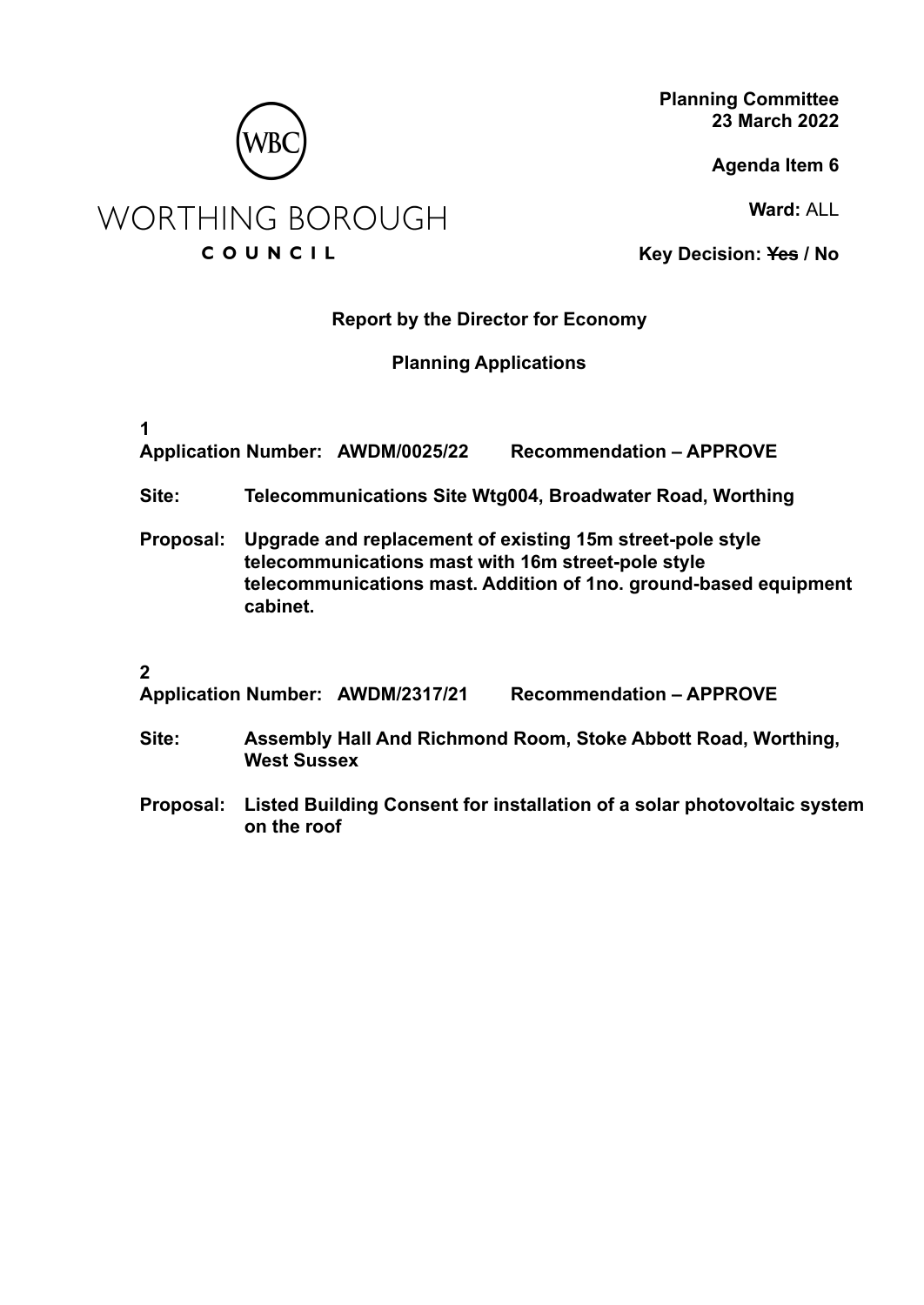| <b>Application Number:</b> | AWDM/0025/22                                                                                                                                                                                    | <b>Recommendation - APPROVE</b>                  |  |
|----------------------------|-------------------------------------------------------------------------------------------------------------------------------------------------------------------------------------------------|--------------------------------------------------|--|
| Site:                      | Worthing                                                                                                                                                                                        | Telecommunications Site Wtg004, Broadwater Road, |  |
| Proposal:                  | Upgrade and replacement of existing 15m street-pole<br>style telecommunications mast with 16m street-pole<br>style telecommunications mast. Addition of 1no.<br>ground-based equipment cabinet. |                                                  |  |
| Applicant:                 | <b>EE Ltd</b>                                                                                                                                                                                   | Ward: Gaisford                                   |  |
| Agent:                     | <b>Ms Esther Valencia</b>                                                                                                                                                                       |                                                  |  |
| lCase Officer:             | <b>Gary Peck</b>                                                                                                                                                                                |                                                  |  |



Reproduced from OS Mapping with the permission of HMSO © Crown Copyright Licence number LA100024321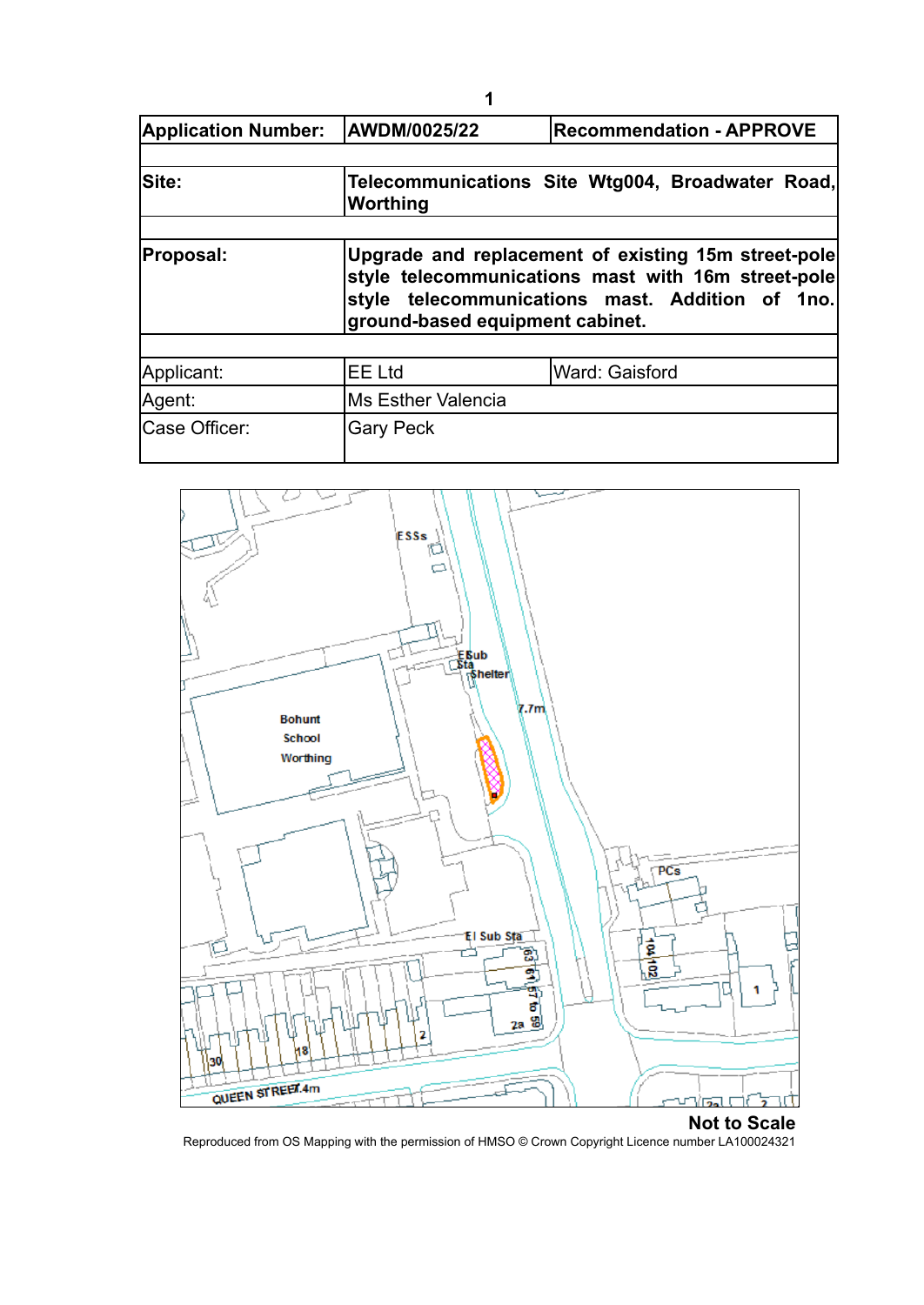## **Proposal, Site and Surroundings**

This application seeks full planning permission for the **r**eplacement of an existing 15m street-pole style telecommunications mast with a 16m street-pole style telecommunications mast with the addition of 1no. ground-based equipment cabinet.

While the vast majority of telecommunications applications are subject only to a prior notification, planning permission is required for this proposal as the width of the new mast would be more than ⅓ greater than the existing. However, members may wish to note that following a consultation undertaken last year, the government has now confirmed an intention to remove the requirement for planning permission in the future for the increased width proposed under this application. Amendments will therefore be made to the relevant part of the General Permitted Development Order '*via secondary legislation, when parliamentary time allows.'*

The application site is on the western side of Broadwater Road close to the main vehicular entrance to Bohunt School. The proposed mast would be almost immediately adjacent to the existing mast to the south. A bus stop is just to the north. Because of the length of the time the mast has been in situ, when originally erected, it was screened by trees from the then College buildings, but the screening was removed when Bohunt was constructed.

## **Relevant Planning History**

A mast has been in place at the site since before 2009 and was upgraded under permitted development rights between 2015 and 2017.

### **Consultations**

### **West Sussex County Council Highways**

This proposal is for the Upgrade and replacement of an existing 15m tall telecommunications mast with 16m tall telecommunications mast, and the addition of ground-based equipment cabinets.

The site is located on Broadwater Road, an A-classified road subject to a speed restriction of 30 mph. From inspection of local mapping, the proposed mast and cabinet will be located within private land, owing to a recent Stopping Up Order in this location extinguishing highways rights. Therefore, the applicant is advised to contact the landowner to obtain formal permission for the proposed works and ensure that the proposed works do not impact existing or planned utility works in this location.

The proposed positioning of the equipment is not anticipated to affect pedestrian or vehicular visibility for those travelling along Broadwater Road, or those using the school access.

In conclusion, the LHA does not consider that this proposal would have an unacceptable impact on highway safety or result in 'severe' cumulative impacts on the operation of the highway network, therefore is not contrary to the National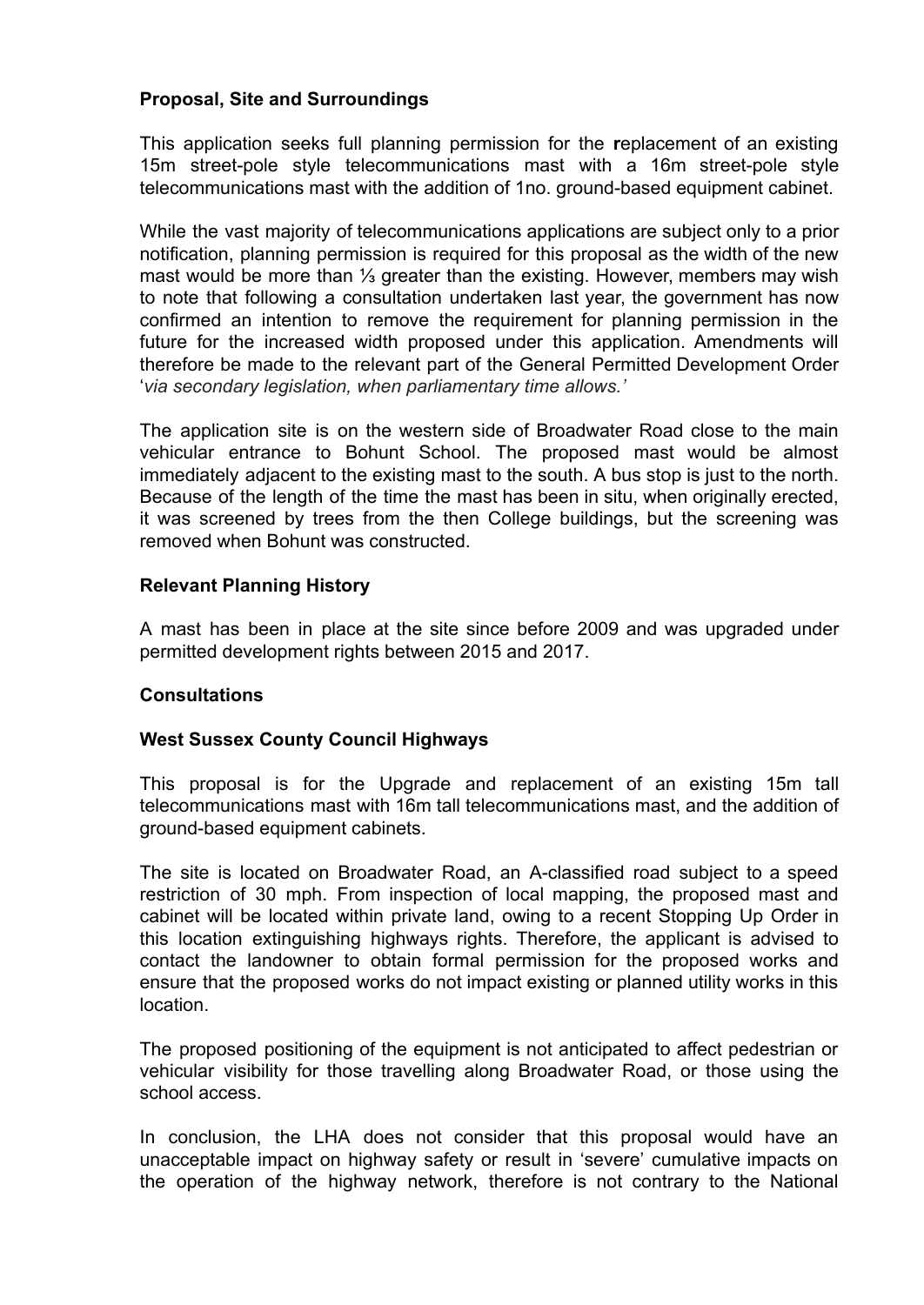Planning Policy Framework (paragraph 111), and that there are no transport grounds to resist the proposal.

### **Environmental Health (Public Health)**

With reference to the above application, this site is situated in relatively close proximity to land which has been identified as potentially contaminated. I would therefore recommend a precautionary condition.

### **Representations**

40 letters of objection have been received. A number of these have been received from addresses outside of the area including Hemel Hempstead, Polegate, Tiverton, Torquay, Stroud, Steyning, Bristol, Hastings, Rodmell, Storrington & Stanmore.

The objections are made on the following grounds:

- health, primarily due to the proximity of the proposed mast to the school and that the safety of 5G installations has not been proven.
- a more suitable site should be found
- contrary to development plan policy
- overbearing impact adversely affecting the visual character of the area

## **Relevant Planning Policies and Guidance**

Worthing Core Strategy (2011): Policy 16 Built Environment and Design

# **Relevant Legislation**

The Committee should consider the planning application in accordance with:

Section 70 of the Town and Country Planning Act 1990 (as amended) provides that the application may be granted either unconditionally or subject to relevant conditions, or refused. Regard shall be given to relevant development plan policies, any relevant local finance considerations, and other material considerations

### **Planning Assessment**

The main issues in the determination of the application are whether the principle of development is acceptable and the effect of the development upon the character and appearance of the area.

Government policy is supportive of telecommunications development with the National Planning Policy Framework supporting high quality communications. This policy has been reflected by the continual expansion of permitted development rights for such developments and as mentioned at the beginning of this report while the current proposal requires planning permission by virtue of the increase in width of the proposed mast as compared to the existing one, a recent government announcement has confirmed that the General Permitted Development Order will be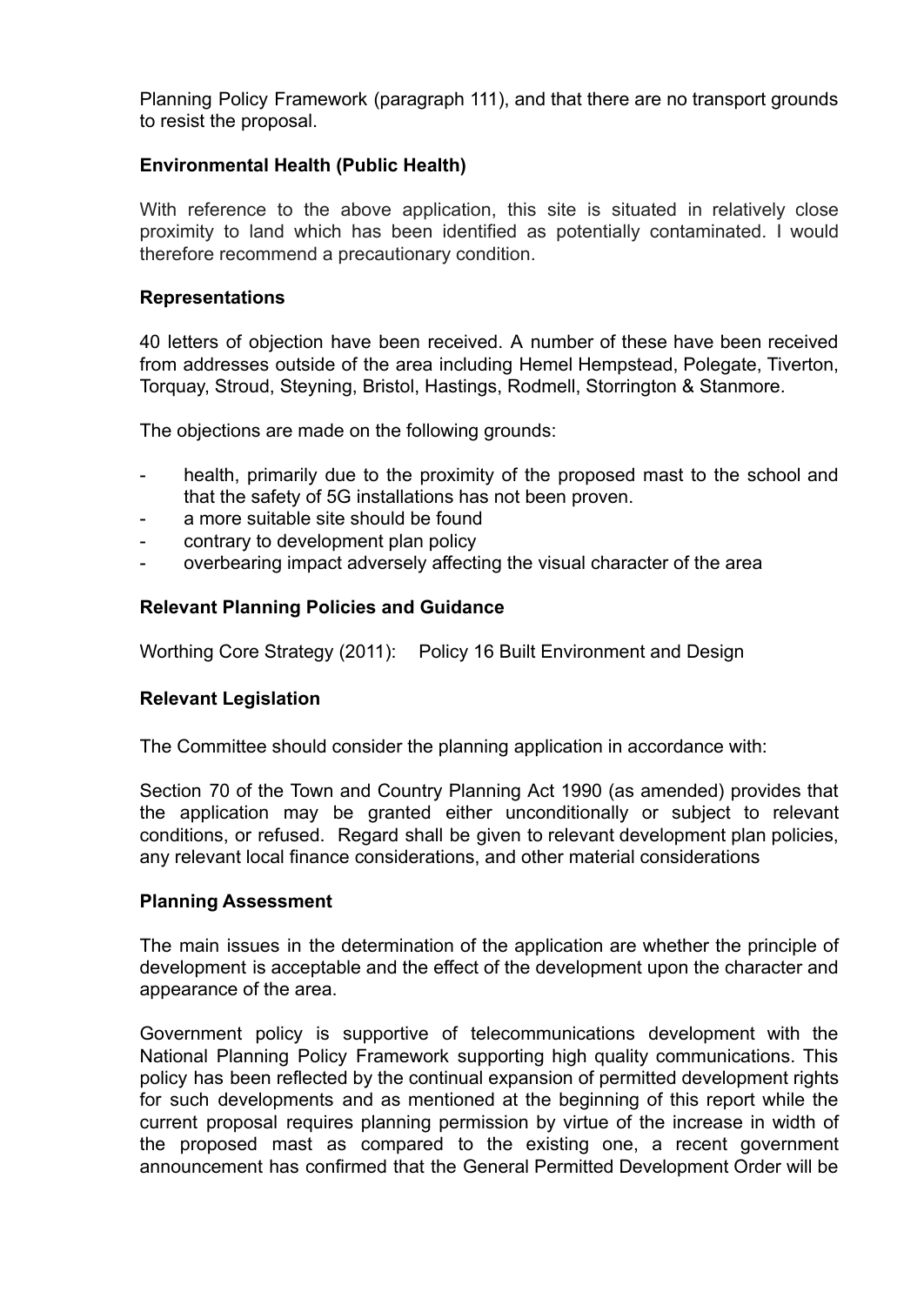amended so that a development of this nature would no longer require planning permission in the future.

In that respect, therefore, the principle of development can be considered to be acceptable.

As is required with telecommunications developments, the applicant had approached the Council prior to the submission of the application to seek pre-application advice and at that point your officers pointed out that since the original mast was erected, the Bohunt Academy had been opened with its entrance close to the application site and it was requested that the applicant consider alternative sites.

In the supporting information submitted with the application, the request for alternative siting was addressed with the applicant stating that a mast further to the north near an existing tree screen would need to be significantly higher than that currently proposed. Further to the north beyond that would be within the Broadwater Conservation Area and members will be aware that the Council has already refused a mast application opposite Cricketers Parade which attracted a very significant level of objection. On the eastern side of the road, the applicant points out that the footpath is narrower as while the application site is on a grass verge, there is no such verge adjacent to the Manor Sports Ground for example. Even if other sites were feasible, they would also likely be much closer to residential properties.

Your officers are satisfied, therefore, that there is not a feasible alternative site to that proposed. It remains the fact, though, that the application site is adjacent to a school and a number of objections have been raised on the health effects of the proposal as a result.

Government advice has consistently been that health safeguards are not something for the decision maker to determine, providing that the appellant has provided a certificate to confirm that the proposal has been designed to comply with the guidelines published by the International Commission on Non-Ionizing Radiation Protection (ICNIRP). The National Planning Policy Framework states that '*Local planning authorities must determine applications on planning grounds only. They should not…set health safeguards different from the International Commission guidelines for public exposure.* There is no evidence to suggest that the required guidelines will not be met and furthermore both the applicant at the pre-application stage, and the Council during the application itself, have consulted Bohunt School and Northbrook College and not received an objection.

It is not considered that there would be sufficient grounds to resist the application on health grounds, therefore, and the above conclusion has been reached without consideration of the existing mast which is already on site. If the current application is refused, there is no reason to assume that the existing mast would be removed and therefore there would still be a telecommunications structure in front of the school. While concerns have been raised regarding 5G specifically, there is no distinction in planning policy between the respective technologies and hence there would be no grounds either to resist the proposal simply because it is 5G.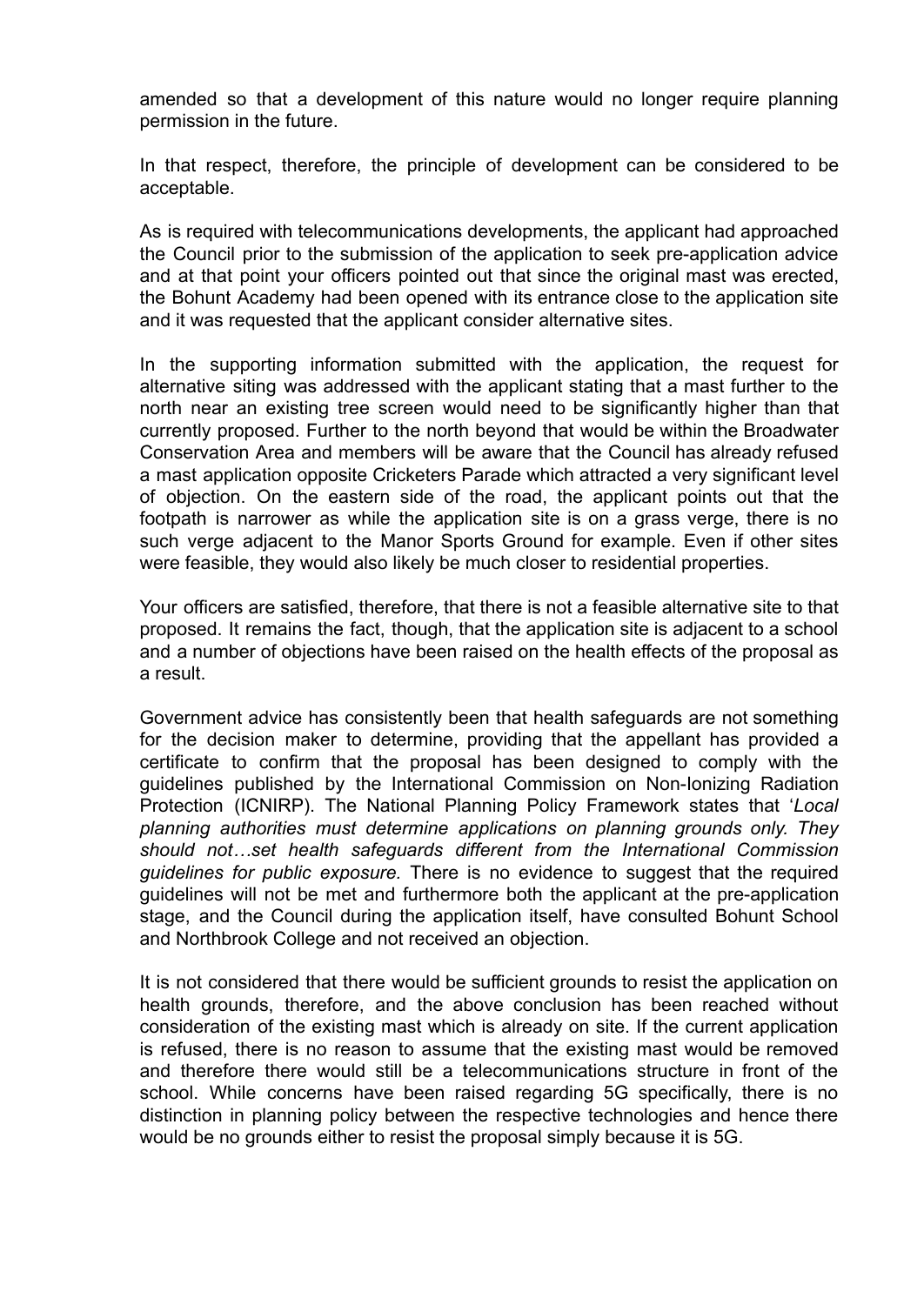The presence of the existing mast is considered to be of some weight in the consideration of the proposal. It would be replaced by a mast 1 metre higher supported by a wider frame. There will be some impact upon the street scene, therefore, but your officers do not consider it would be sufficient to justify a refusal. In particular, it is noted that telecommunications schemes at Ham Road (by East Worthing Railway Station), Goring Road and Worthing Football Club, all of which were refused on the grounds of visual impact, have all been recently allowed on appeal. The Ham Road decision in particular, where the proposed mast was 7.5 metres higher than the existing on slightly higher ground on the railway bridge, is notable as the Inspector concluded that:

'*any harm arising from the additional visual prominence of the mast is outweighed by the benefits accruing from the provision of advanced, high quality and reliable communications infrastructure.'*

It appears difficult to conclude that the limited height increase proposed here would be likely to have a greater impact than that considered at appeal.

The Inspector further indicated '*The appellant has provided a certificate to confirm that the proposal has been designed to comply with the guidelines published by ICNIRP. For this reason, the potential effect on health is not a determining issue in this case.'*

Accordingly, and mindful that the existing mast will remain if the application is refused and also that it is quite possible that the proposed works will be able to be carried out without the need for full planning permission in the future in any case, it is considered that the application is acceptable.

### **Recommendation**

### **APPROVE**

### **Subject to Conditions:-**

- 1. Approved Plans
- 2. Full Permission
- 3. If during development, any visible contaminated or odorous material, (for example, asbestos containing material, stained soil, petrol/diesel/solvent odour, underground tanks or associated pipework) not previously identified, is found to be present at the site, no further development (unless otherwise agreed in writing with the Local Planning Authority) shall be carried out until it has been investigated by the developer. The Local Planning Authority must be informed immediately of the nature and degree of the contamination present and a method statement detailing how the unsuspected contamination shall be dealt with must be prepared and submitted to the Local Planning Authority for approval in writing before being implemented. If no such contaminated material is identified during the development, a statement to this effect must be submitted in writing to the Local Planning Authority.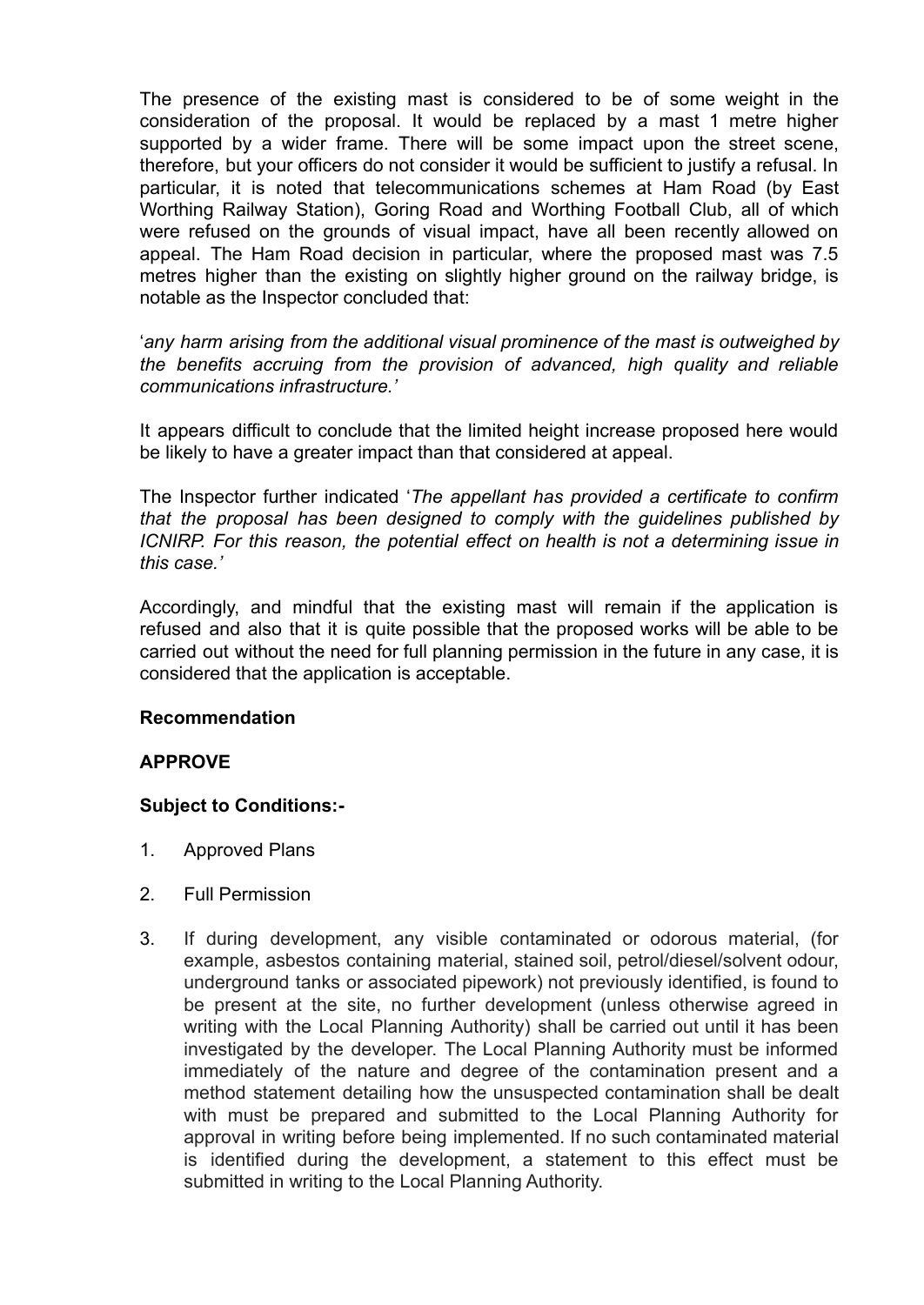4. The existing mast and associated equipment shall be removed from the site within a timescale to be agreed in writing and the land restored to a condition as agreed with the Local Planning Authority. Reason: To ensure timely removal of the existing mast in the interests of the visual appearance of the site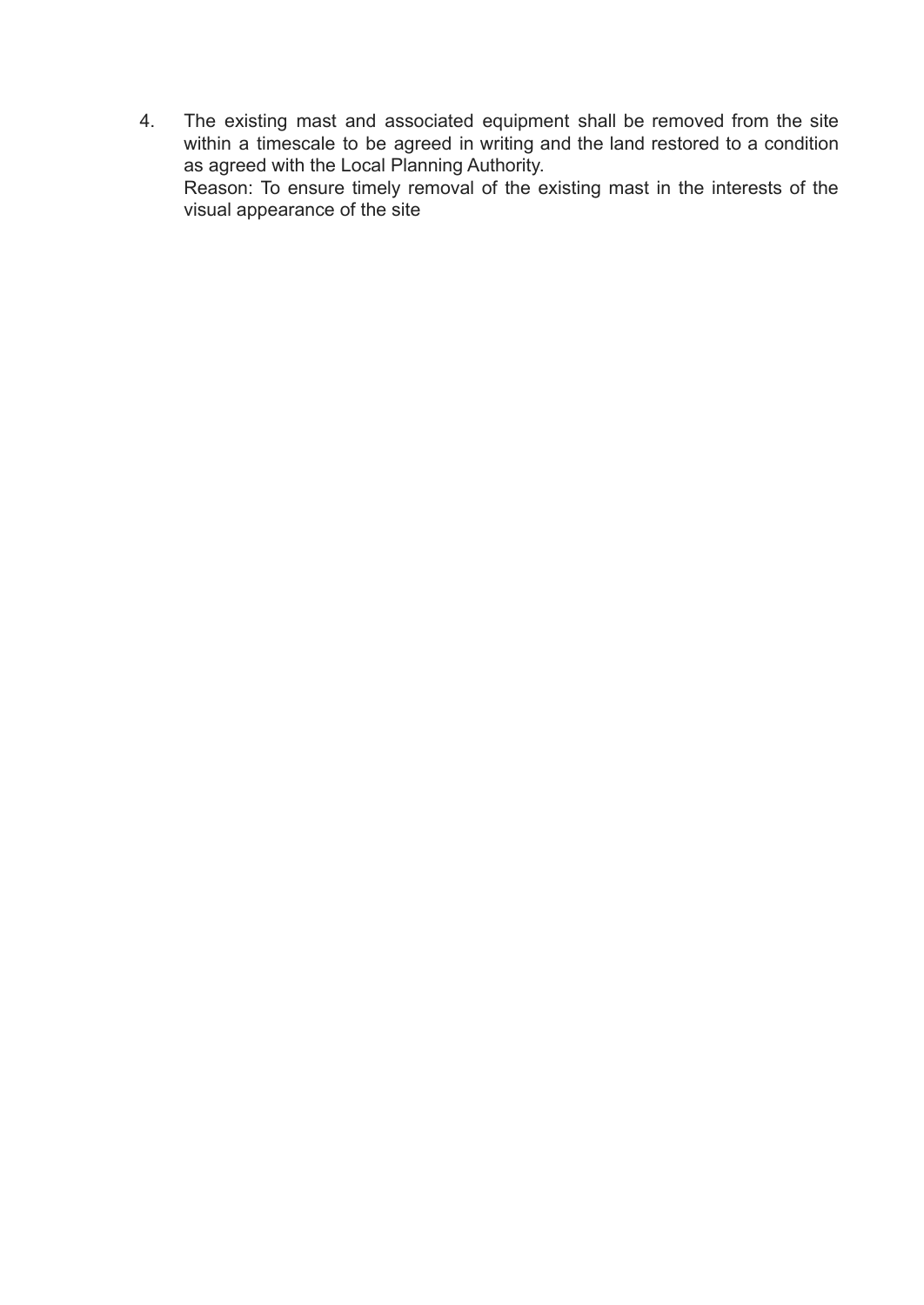| <b>Application Number:</b> | AWDM/2317/21                                                                           | <b>Recommendation - APPROVE</b>              |  |
|----------------------------|----------------------------------------------------------------------------------------|----------------------------------------------|--|
| Site:                      | <b>Road Worthing West Sussex</b>                                                       | Assembly Hall And Richmond Room Stoke Abbott |  |
| Proposal:                  | Listed Building Consent for installation of a solar<br>photovoltaic system on the roof |                                              |  |
| Applicant:                 | Carol Murphy WBC                                                                       | Ward:Central                                 |  |
| Agent:                     | <b>Mark Stevenson</b>                                                                  |                                              |  |
| Case Officer:              | Jackie Fox                                                                             |                                              |  |



#### **Not to Scale**

Reproduced from OS Mapping with the permission of HMSO © Crown Copyright Licence number LA100024321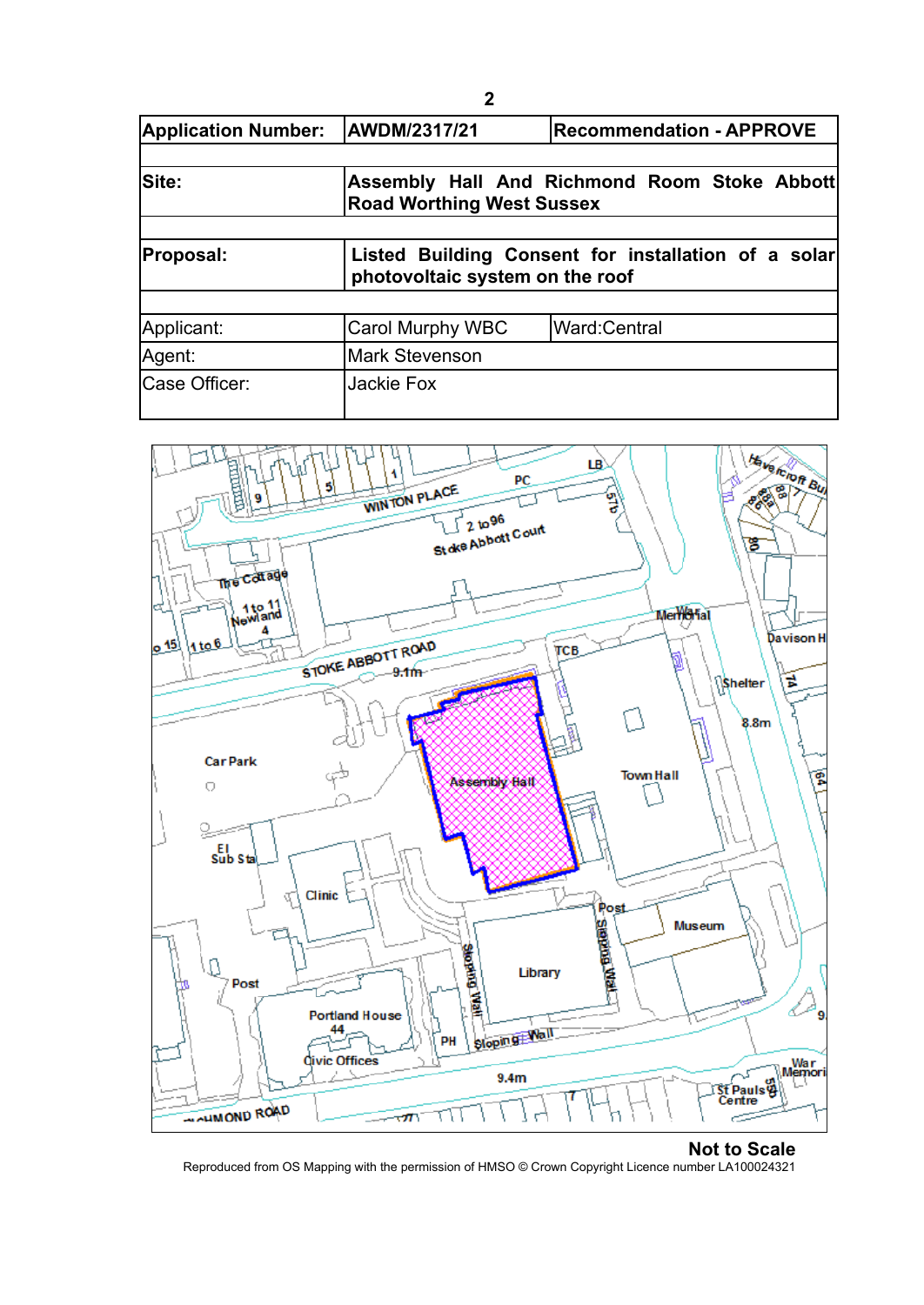## **Site and Surroundings**

The site is located to the south of Stoke Abbott Road and to the west of the Town Hall within Worthing Town Centre and the Chapel Road Conservation Area. The Assembly Hall and Richmond Room are located within the single storey element of the building attached to the west side of the Town Hall. The building is attached to the grade II listed Town Hall and therefore forms part of this listed building.

### **Proposal**

Listed Building Consent is sought on behalf of Worthing Borough Council for the installation of Solar Photovoltaic panels on the roof of the Assembly Hall as part of Adur & Worthing Councils' response to the declared Climate Emergency in 2019.

The proposal is to install the solar photovoltaic panels on a specialist slate roof mounting system in two arrays aligning and just below the existing skylights on the Assembly Hall roof on the east and west elevations. The panels and mounting kit will be matt black.

## **Relevant Planning History**

AWDM/1964/20 and AWDM/0004/21 - Listed Building Consent and Regulation 3 application for new increased height felt flat roof- APPROVED

### **Consultations**

### *Adur & Worthing Councils:*

*The Design and Conservation Architect-* No objects to this, being a well considered project to mount solar panels on what is currently quite an exposed roof scape. Minimising the coverage, keeping it low on the roof plane and aligning it with the existing patent glazing helps to minimalism the visual harm.

### **Representations**

None received

# **Relevant Planning Policies and Guidance**

### **Worthing Core Strategy (2011):**

Policy 16 Built Environment and Design

Policy 17 Sustainable Construction

National Planning Policy Framework (HCLG 2021)

National Planning Practice Guidance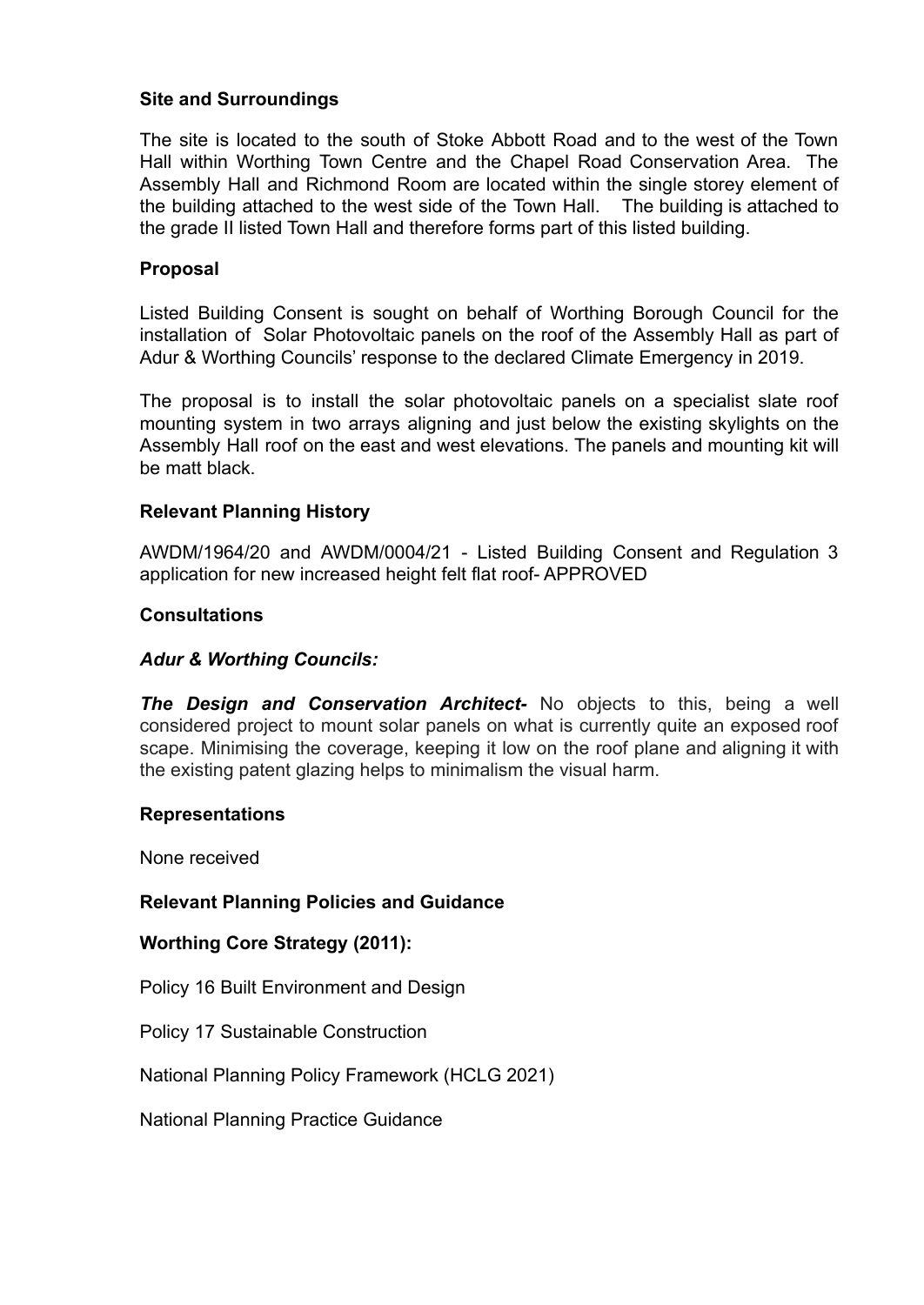# **Submission Draft Worthing Local Plan**

DM5 - Quality of the built environment

DM16 - Sustainable design

DM24 - The historic environment

Chapel Road Conservation Area Appraisal

## **Relevant Legislation**

The Committee should consider the planning application in accordance with:

Section 70 of the Town and Country Planning Act 1990 (as amended) provides that the application may be granted either unconditionally or subject to relevant conditions, or refused. Regard shall be given to relevant development plan policies, any relevant local finance considerations, and other material considerations

#### For LB/CA

Section 73A and also Section 72 Planning (Listed Building & Conservation Areas) Act 1990 which require the Local Planning Authority (LPA) to pay special attention to the desirability of preserving or enhancing the appearance of the Conservation Area.

Section 38(6) Planning and Compulsory Purchase Act 2004 that requires the decision to be made in accordance with the development plan unless material considerations indicate otherwise.

### **Planning Assessment**

### *Principle*

The application property is attached to the Grade II listed Town Hall and great weight is given to protecting these buildings from harm or loss that would affect their special interest and character. It is important that the original features of the building are retained or repaired where necessary. The primary considerations are whether the proposed works are acceptable in terms of their impacts on the historic character and appearance of this heritage asset.

### *Visual amenity*

The pitched roof element of the assembly hall is set back from the front elevation. The existing rooflights particularly to the western elevation are visible in views from Stoke Abbott Road and surrounding public realm but due to the existing building and surrounding development, the roof is not unduly prominent. The proposed Solar Photovoltaic panels would sit below the rooflights and would be black. The siting and colour would ensure that the proposed panels would not have any adverse impact on the character of the building or the wider street scene.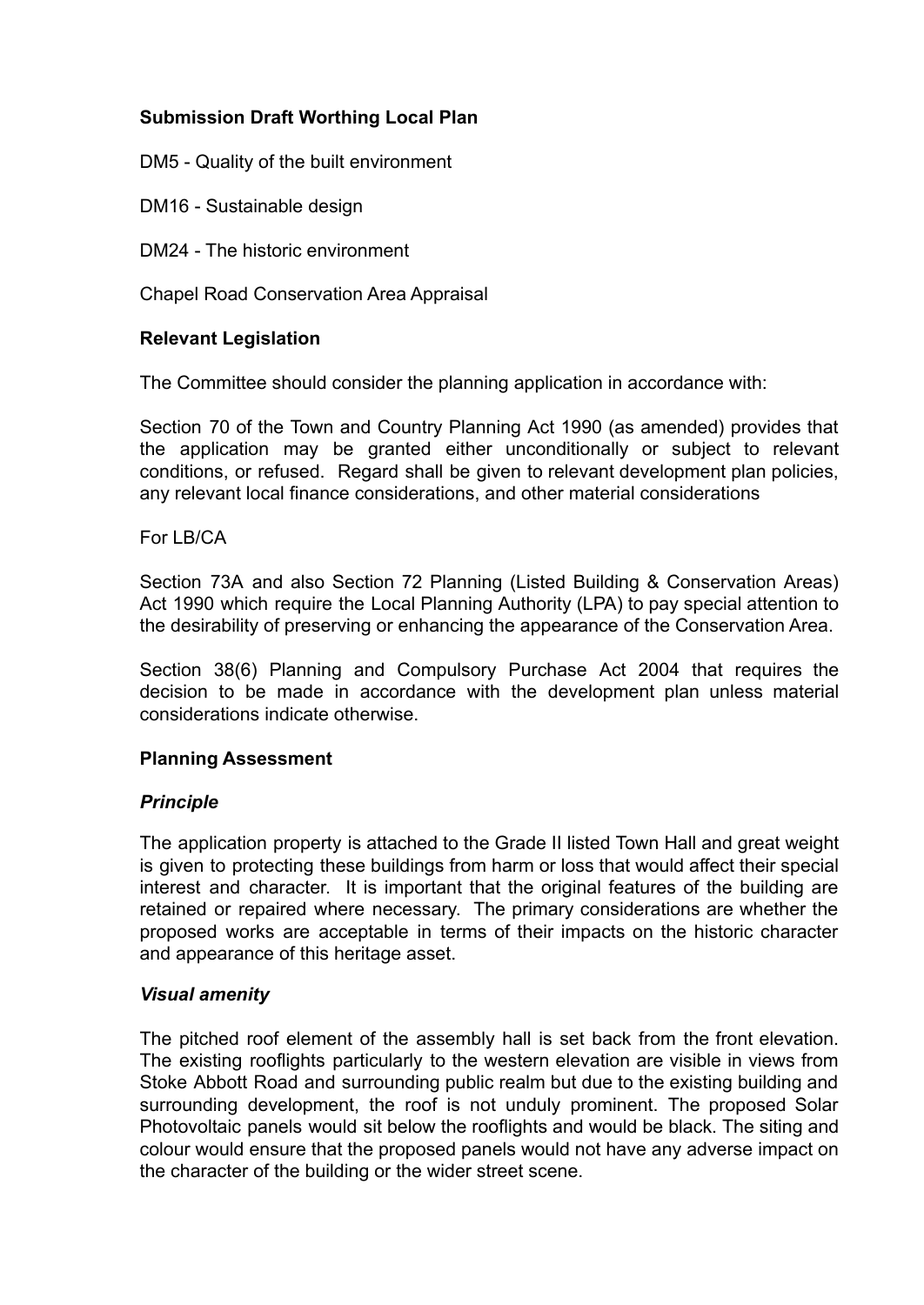## *Conservation Area and Listed Buildings*

The proposed solar Photovoltaic panels will have limited impact on the appearance of the building, the panels and fixings will be black and slate hoods are dark grey to blend with the existing slate roof. Minimising the coverage, keeping it low on the roof plane and aligning it with the existing patent glazing helps to minimise the visual harm.

The proposed solar photovoltaic system is also a removable system and as such the building can be returned to its current state. Any slate tiles removed will be retained and stored on site.

There would be no harm to the historic character or integrity of the listed building or the conservation area setting as a result of this proposal.

### *Residential Amenity*

No residential properties would be affected by this development.

#### *Sustainability*

The proposal is part of Adur & Worthing Councils' response to the declared Climate Emergency in 2019. These works are included in the Carbon Neutral 2030 programme and funded by a successful bid to the Public Sector Decarbonisation Scheme.

The works will help the building to meet the Council's carbon reduction targets, therefore supporting sustainable development.

#### **Recommendation**

#### **Subject to Conditions:-**

- 1. Approved Plans
- 2. LB Time Limit

23rd March 2022

#### **Local Government Act 1972 Background Papers:**

As referred to in individual application reports

#### **Contact Officers:**

Gary Peck Planning Services Manager (Development Management) Portland House 01903 221406 [gary.peck@adur-worthing.gov.uk](mailto:gary.peck@adur-worthing.gov.uk)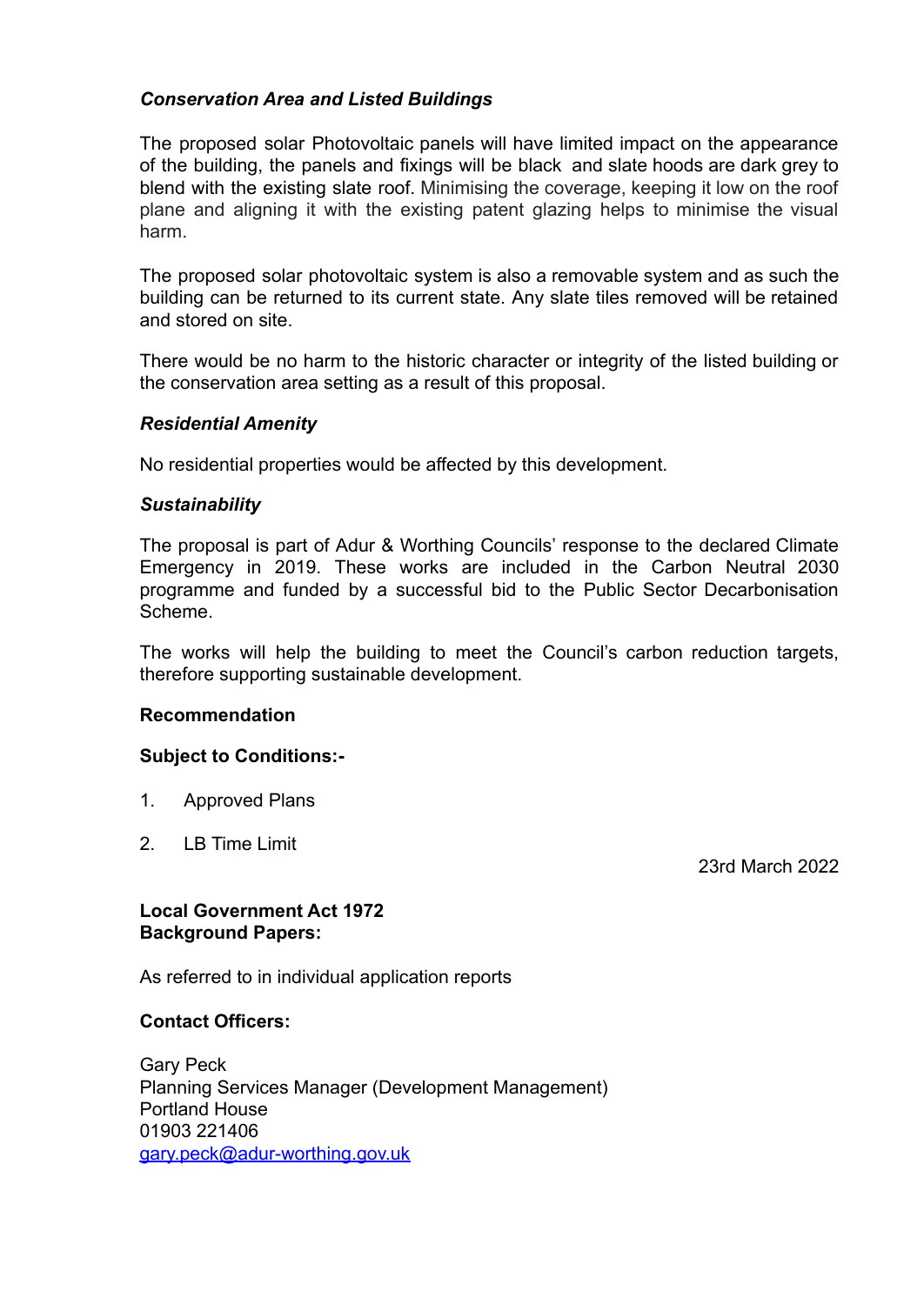Jackie Fox Senior Planning Officer Town Hall 01903 221312 [jacqueline.fox@adur-worthing.gov.uk](mailto:jacqueline.fox@adur-worthing.gov.uk)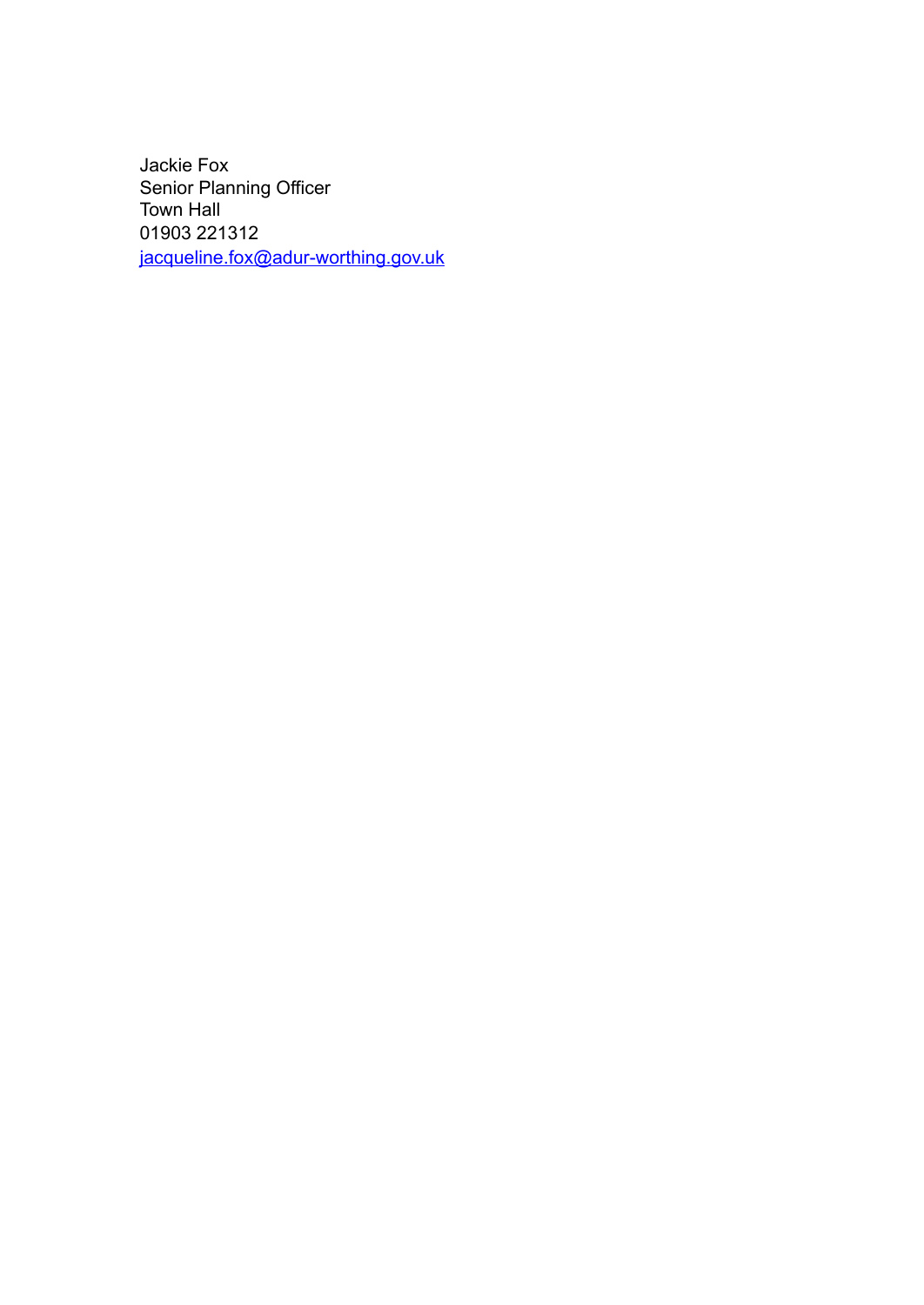# **Schedule of other matters**

# **1.0 Council Priority**

- 1.1 As referred to in individual application reports, the priorities being:-
- to protect front line services
- to promote a clean, green and sustainable environment
- to support and improve the local economy
- to work in partnerships to promote health and wellbeing in our communities
- to ensure value for money and low Council Tax

# **2.0 Specific Action Plans**

2.1 As referred to in individual application reports.

# **3.0 Sustainability Issues**

3.1 As referred to in individual application reports.

# **4.0 Equality Issues**

4.1 As referred to in individual application reports.

# **5.0 Community Safety Issues (Section 17)**

5.1 As referred to in individual application reports.

# **6.0 Human Rights Issues**

6.1 Article 8 of the European Convention safeguards respect for family life and home, whilst Article 1 of the First Protocol concerns non-interference with peaceful enjoyment of private property. Both rights are not absolute and interference may be permitted if the need to do so is proportionate, having regard to public interests. The interests of those affected by proposed developments and the relevant considerations which may justify interference with human rights have been considered in the planning assessments contained in individual application reports.

# **7.0 Reputation**

7.1 Decisions are required to be made in accordance with the Town & Country Planning Act 1990 and associated legislation and subordinate legislation taking into account Government policy and guidance (and see 6.1 above and 14.1 below).